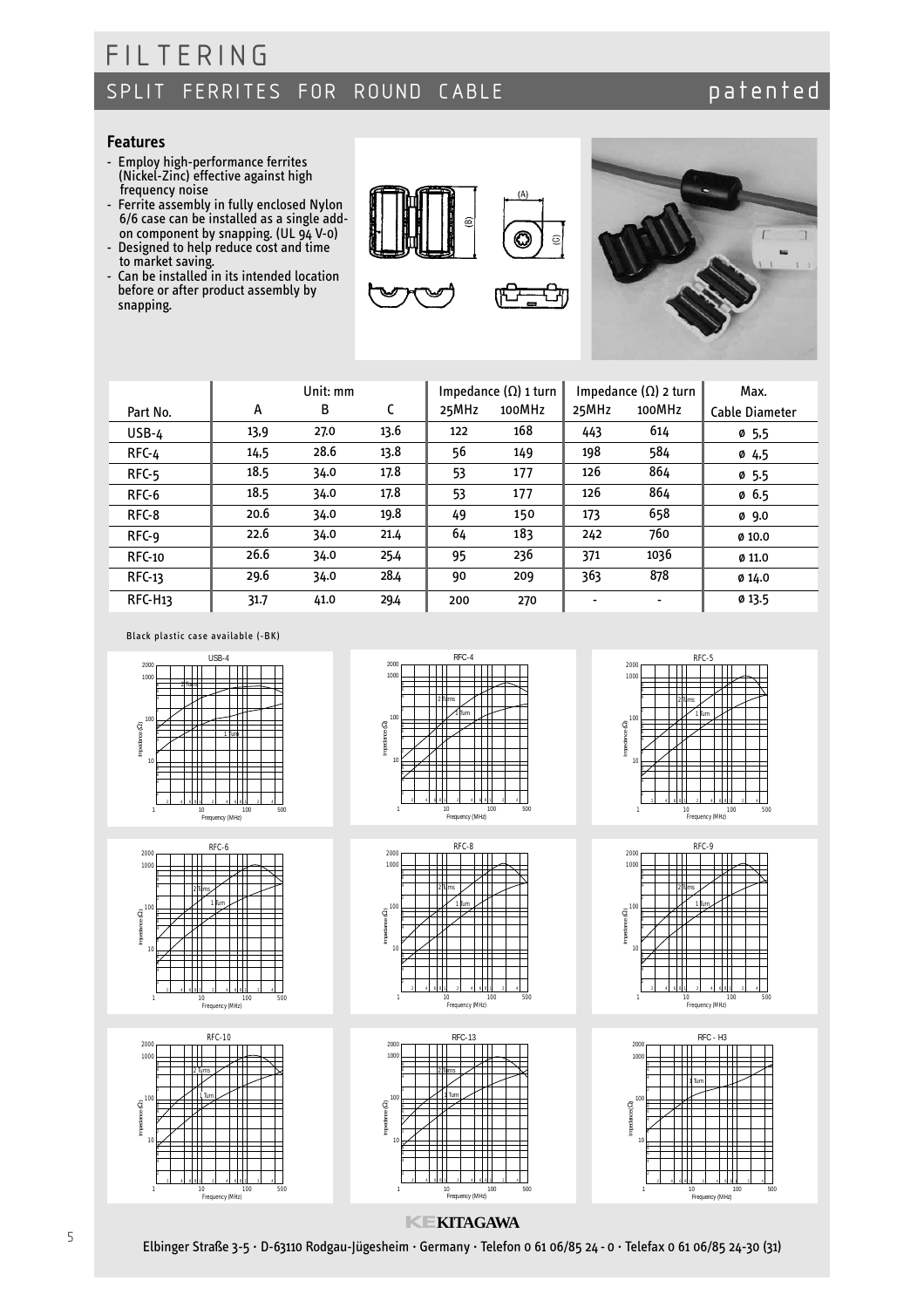# SPLIT FERRITES FOR ROUND CABLE

### patented

#### **Features**

- Employ high-performance ferrites (Nickel-Zinc) effective against high frequency noise

FILTERING

- Ferrite assembly in fully enclosed Nylon 6/6 case, can be installed as a single addon component by snapping. (UL 94 V-0)
- Spring stainless steel (SUS 304-CSP) incorporates ensure a tighter surface contact between ferrites for a consistent performance.
- Designed to help reduce cost and time to market saving.
- Can be installed in its intended location before or after product assembly by snapping.





|                                   |      | Unit: mm |      |       | Impedance $(\Omega)$ 1 turn |       | Impedance $(\Omega)$ 2 turn | Max.                               |
|-----------------------------------|------|----------|------|-------|-----------------------------|-------|-----------------------------|------------------------------------|
| Part No.                          | А    | В        |      | 25MHz | 100MHz                      | 25MHz | 100MHz                      | Cable Diameter                     |
| $SFC-3$                           | 13.4 | 18.9     | 13.2 | 45    | 80                          | 163   | 301                         | Ø3                                 |
| $SFC-4$                           | 16.3 | 29.5     | 15.0 | 96    | 138                         | 401   | 522                         | ø4 to ø5                           |
| SFC-5                             | 21.0 | 32.0     | 17.5 | 177   | 242                         | 660   | 766                         | ø5 to ø6                           |
| SFC-6                             | 23.5 | 32.0     | 20.0 | 139   | 207                         | 614   | 629                         | 06 to 07                           |
| $SFC-8$                           | 23.5 | 32.0     | 20.0 | 137   | 204                         | 573   | 663                         | $\emptyset$ 7,8 to $\emptyset$ 8,5 |
| <b>SFC-10</b>                     | 32.6 | 32.0     | 29.0 | 149   | 266                         | 640   | 733                         | ø9,5 to ø10,5                      |
| Blask alastis sasa available (BK) |      |          |      |       |                             |       |                             |                                    |









2 Turns

1 Turn

100

Impedance (Ω)

Impedance (Q)

10





**KEKITAGAWA**

 $681$ 10 100 Frequency (MHz)

Π

Ħ

 $\mathbf{L}$ 

500

Elbinger Straße 3-5 · D-63110 Rodgau-Jügesheim · Germany· Telefon 0 61 06/85 24 - 0 · Telefax 0 61 06/85 24-30 (31)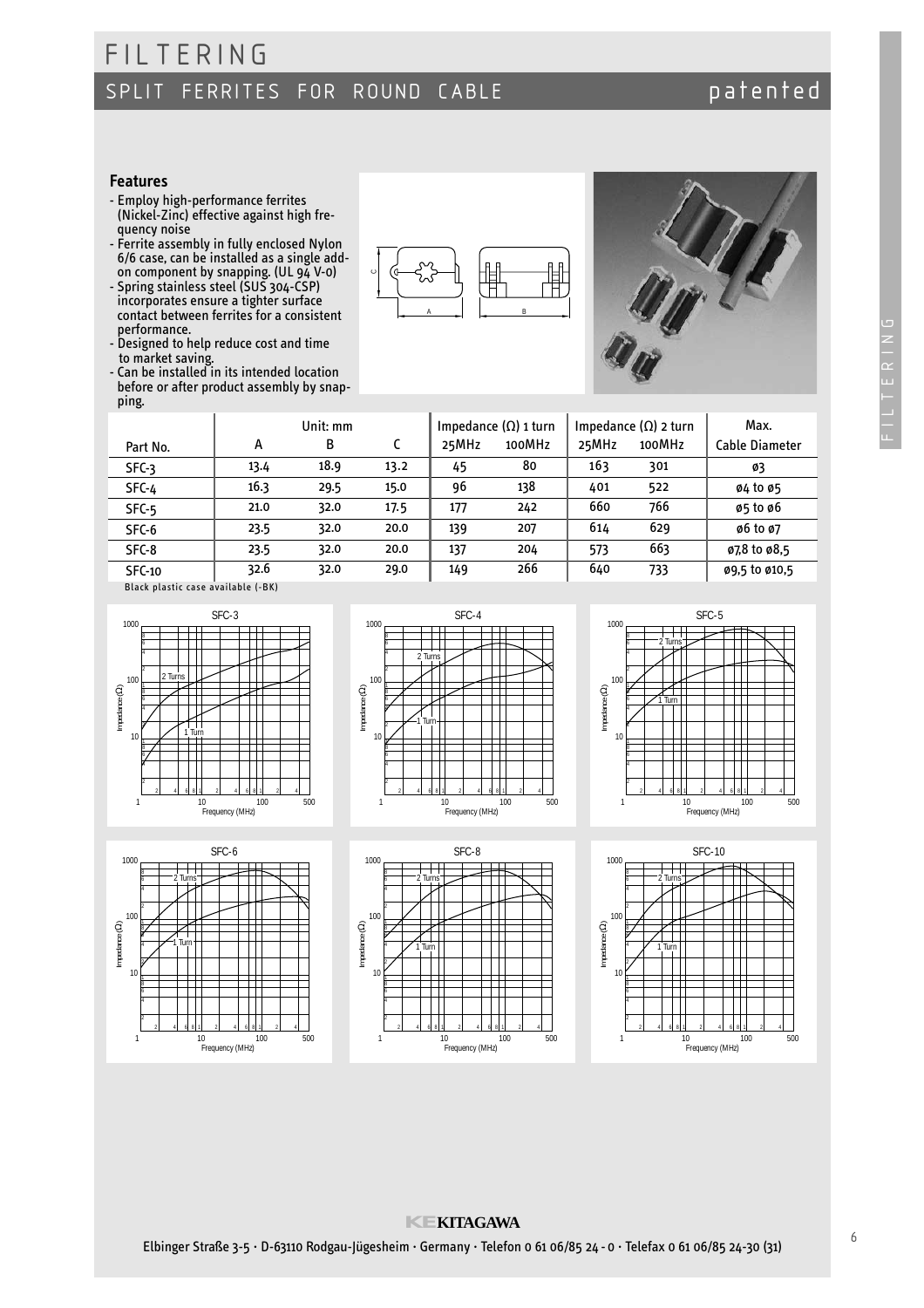#### **Features**

- Split construction permits easy insertion on pre-installed cable and installed or cables with connectors.
- Kept in a plastic case, ferrite will not crack or chip. (UL 94 V-2)
- Cable is fixed firmly by plastic housing

#### **Applications**

- For noise problems arising from office automation equipment or other digital equipment.
- Internal and external power cable.
- Internal cables between PC boards and data connectors.





|                |      | Unit: mm |       |        | Impedance $(\Omega)$ | Max.   |
|----------------|------|----------|-------|--------|----------------------|--------|
| Part No.       | n    |          | 25MHz | 100MHz | Cable Diameter       |        |
| <b>KCF-65</b>  | 32.6 | 17.8     | 19.2  | 176    | 267                  | 0, 6.5 |
| <b>KCF-100</b> | 32.6 | 22.5     | 23.0  | 151    | 226                  | 0.10.0 |
| KCF-130        | 32.7 | 29.2     | 30.2  | 152    | 228                  | 013.0  |





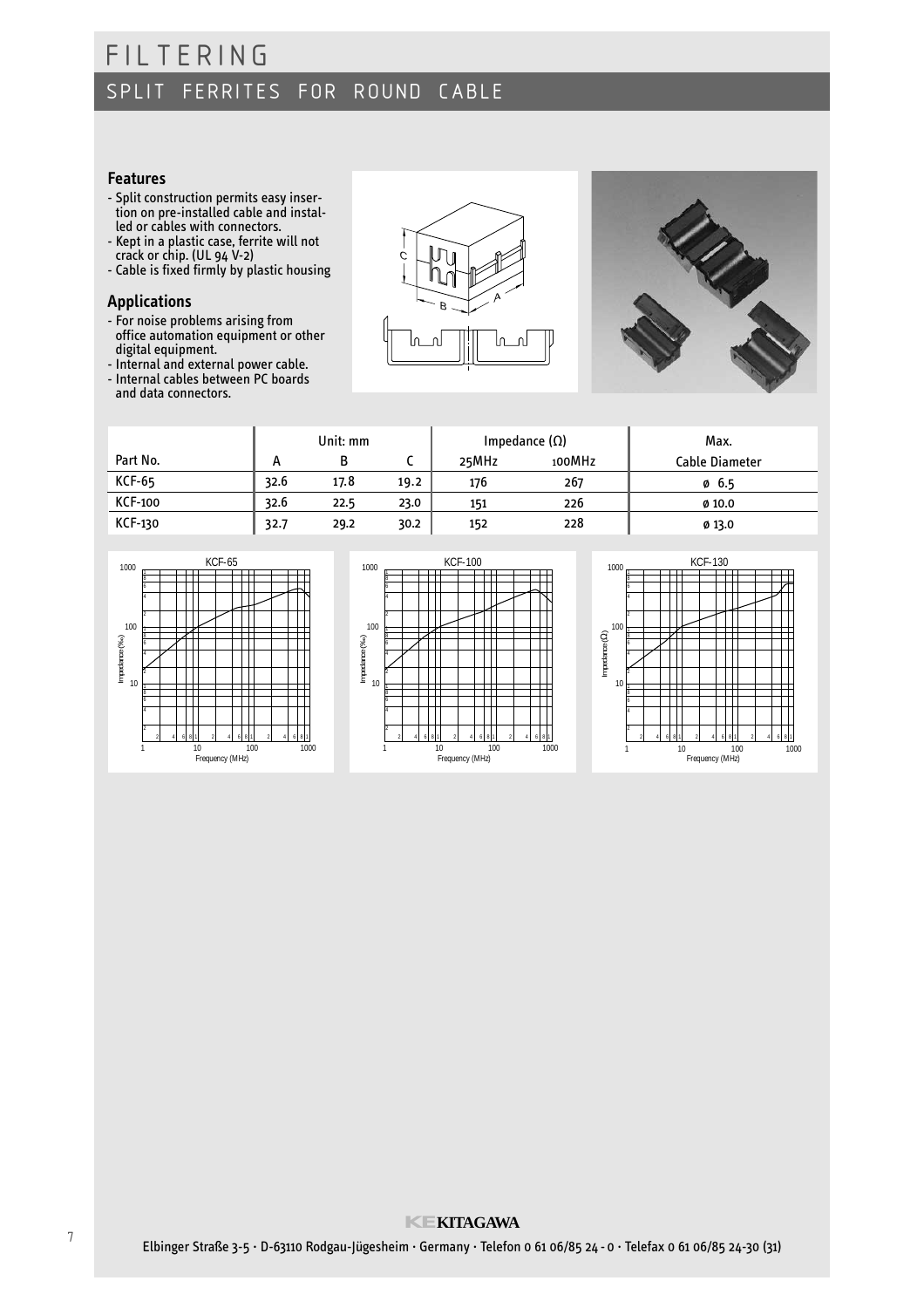#### **Features**

- Split construction permits easy insertion of cables already wired and installed, or cables with connectors.
- Comes with nylon mounting clamp. - Clamps are made of UL recognized
- 6/6 nylon (UL94V-2)

#### **Application**

For noise problems arising from office automation equipment or other digital equipment.





|               |      |      | Unit: mm |      |     |       | Impedance $(\Omega)$ 1 turn |       | Impedance $(\Omega)$ 2 turn | Max.                       |
|---------------|------|------|----------|------|-----|-------|-----------------------------|-------|-----------------------------|----------------------------|
| Part No.      | А    | B    |          | D    | F   | 25MHz | 100MHz                      | 25MHz | 100MHz                      | Cable Diameter             |
| TRCN-16-8-13  | 19.4 | 8.2  | 13.0     | 30.2 | 4.3 | 59    | 93                          | 231   | 396                         | $\emptyset$ 8.0 or less    |
| TRCN-16-8-16  | 19.4 | 8.2  | 16.0     | 30.2 | 4.3 | 64    | 106                         | 291   | 504                         | ø 8.0 or less              |
| TRCN-20-10-10 | 25.7 | 10.4 | 10.0     | 38.2 | 5.1 | 53    | 84                          | 203   | 360                         | $\varnothing$ 10.0 or less |
| TRCN-23-11-14 | 26.8 | 11.4 | 14.0     | 39.4 | 5.1 | 72    | 112                         | 289   | 449                         | $\varnothing$ 11.0 or less |
| TRCN-28-16-13 | 32.8 | 16.4 | 13.0     | 45.0 | 5.1 | 56    | 90                          | 226   | 374                         | $\varnothing$ 16.0 or less |
| TRCN-28-16-20 | 32.8 | 16.4 | 20.0     | 45.0 | 5.1 | 79    | 135                         | 325   | 579                         | $\varnothing$ 16.0 or less |
| TRCN-40-27-15 | 44.6 | 27.4 | 15.0     | 57.3 | 5.1 | 48    | 84                          | 195   | 365                         | $\varnothing$ 27.0 or less |









10 100 Frequency (MHz)







### **KEKITAGAWA**

Elbinger Straße 3-5 · D-63110 Rodgau-Jügesheim · Germany· Telefon 0 61 06/85 24 - 0 · Telefax 0 61 06/85 24-30 (31)